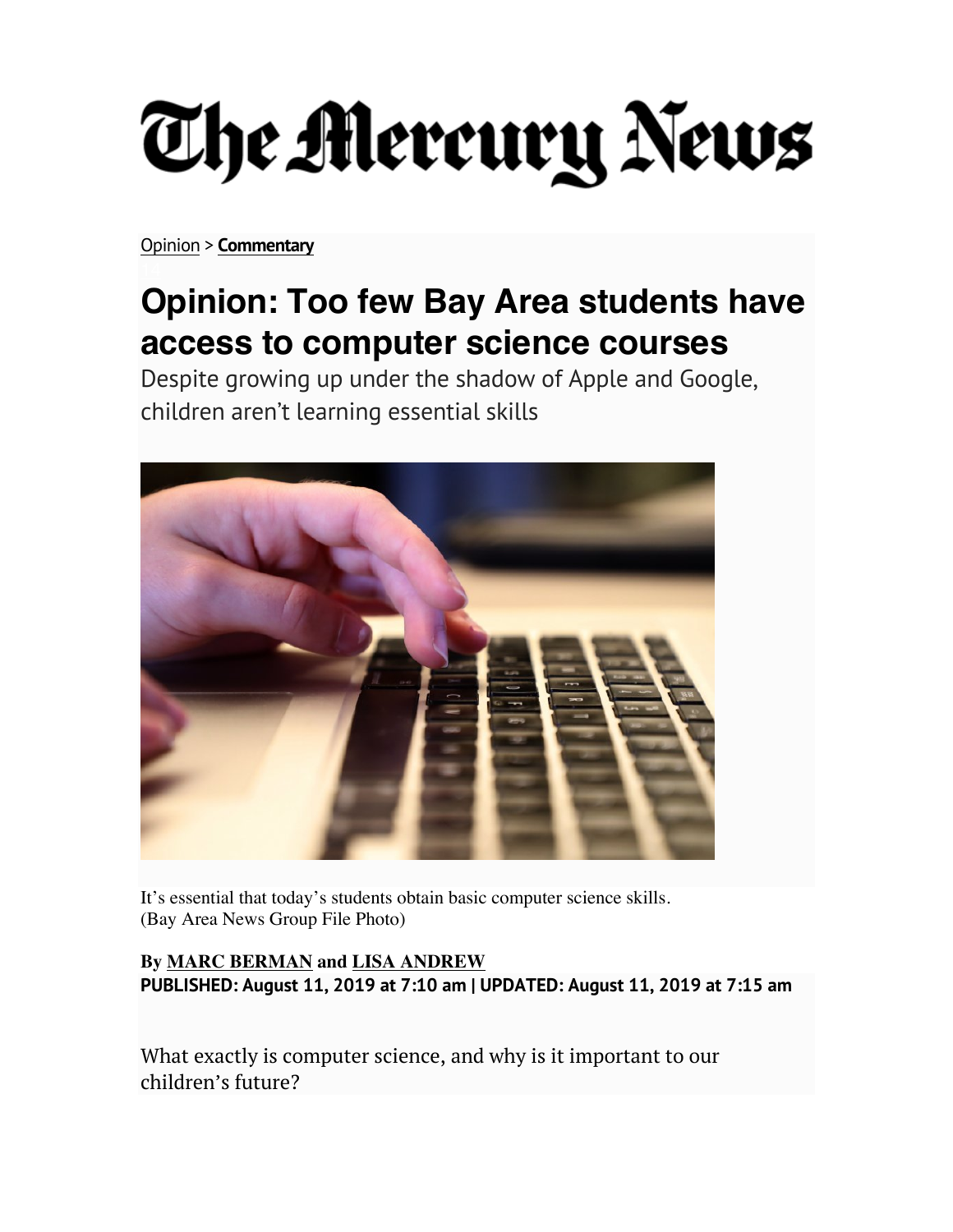According to the California Department of Education, computer science is much more than learning how to type, manipulate Excel spreadsheets, or play video games. Computer science is a theory and practice that allows you to program a computer to do what you want it to. It is a skill that teaches us how to use computers to create, not just to consume. Computer science is a tool that helps us tell a story or make something happen with technology. Most importantly, computer science is a discipline that emphasizes persistence in problem solving  $-$  a skill that is applicable across disciplines, driving job growth and innovation across all sectors of the workforce.

So why should we care about computer science? What does it have to do with our future and the economic mobility of our children? Since 2010, the information and communication technology job sector has grown by 36%, and the demand is increasing exponentially. There are currently more than 500,000 unfilled computing jobs nationally, 72,000 of which are in California (Conference Board, 2019). Moreover, over the next decade these jobs are expected to grow at twice the rate of all other occupations (BLS Employment Statistics, 2016-2026).

To solve this problem, it is increasingly important to engage students in computer science at a younger age. Exposure through a multidisciplinary approach to computational thinking, the connective power of networks and information systems, the informational potential of data processing and analysis, and the impacts of computing on culture and society will lead to a better understanding of computer science college and career paths. Statistics indicate that young women who take an Advanced Placement computer science course in high school are 10 times as likely to major in computer science in college. African American and Latino students are over seven times more likely. A benefit to being a computer science major is that 81% find jobs closely related to their fields.

Nationwide, 91% of parents want computer science education in their children's schools, yet even here in technology-abundant California, only 11% of principals believe that there is strong parent demand for more computer science options (Google/Gallup 2017). This disconnect exists in Silicon Valley as well. Too many students in the Bay Area grow up in the shadows of Google and Apple, but have never been exposed to a computer science class in their schools.